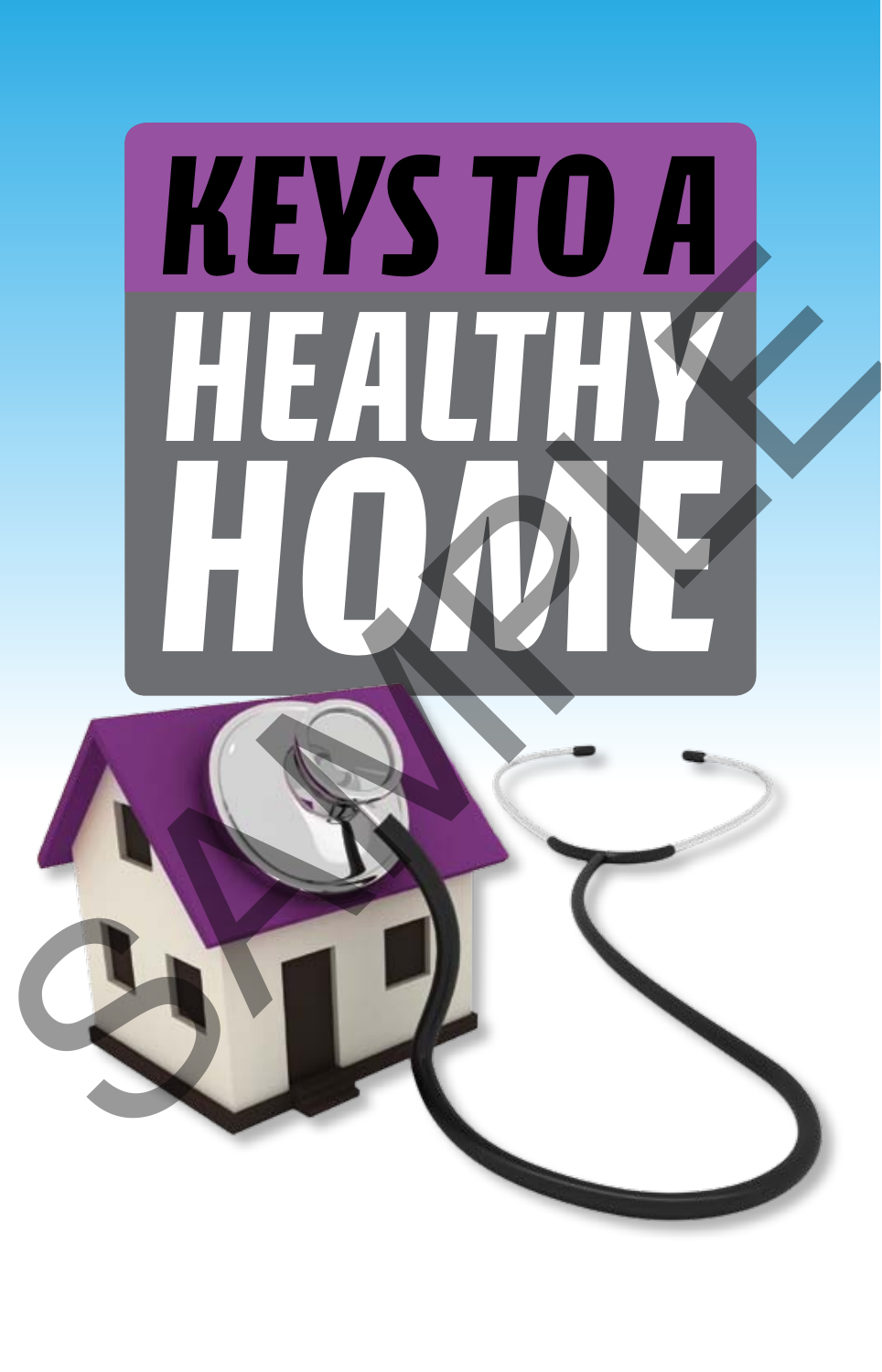# **KEYSTO A** HUA

You spend a lot of time in your home, so it makes sense to keep your home safe and healthy. A few simple habits, like dusting and decluttering, can have longterm benefits for you and your family. Just opening the windows and letting in some fresh air can have a big impact on your health!

This booklet will quide you through the keys to a healthy home. It highlights some common household concerns and shows you how to deal with them before they become big (and expensive) problems.

If you adopt some easy, everyday practices, you'll be on the path to a healthy home in no time!

# **YOUR HOME CLEAN**

The first key to a healthy home is keeping it clean. Regular cleaning isn't just for neat freaks. Cleaning reduces dust and other irritants that can bother people with allergies and asthma. It also keeps away disease-carrying insects and rodents.

### **In the Kitchen**

- Sweep your kitchen floor daily to keep dust at bay.  $\bullet$
- Clean up spilled food and liquids immediately.  $\bullet$  . If left to settle, they're harder to remove and will attract pests.
- Mop floors weekly to clean up dirt the broom didn't catch.
- Seal all leftover food and put it in a cupboard or in  $\bullet$  . the fridge so it won't attract pests.
- Wash dishes after every meal. The sooner you do the dishes, the easier they are to clean.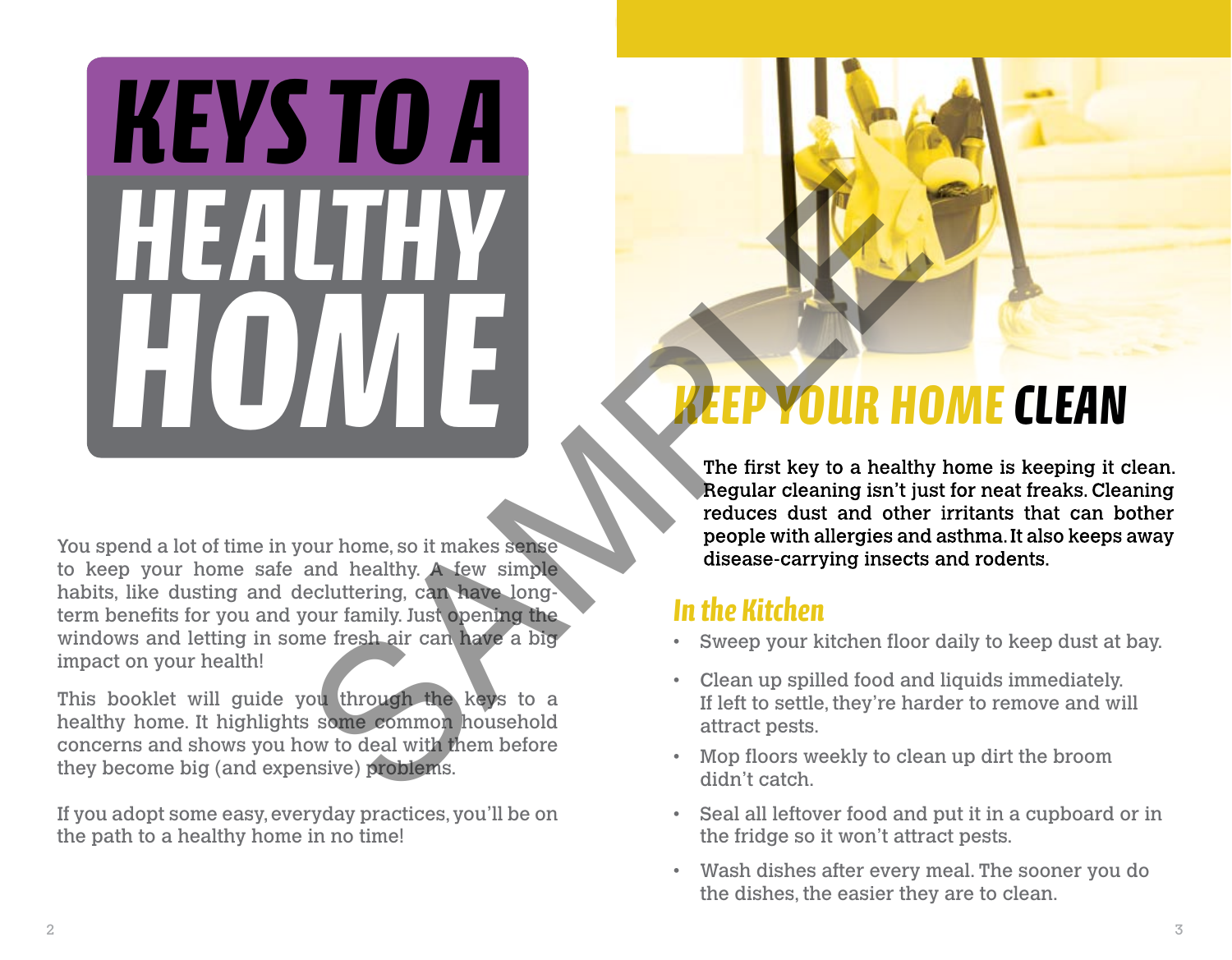- Wash the kitchen sink once a week.  $\bullet$
- Empty the garbage every day to prevent flies  $\bullet$ and mice.
- Clean vour kitchen appliances (oven microwave.  $\bullet$ blender, toaster, and fridge) once a month.
- Dispose of food that has passed its expiration date  $\bullet$ to prevent mold growth.
- Clean your pantry and cabinets once a month.  $\bullet$
- Check for wet areas or leaks. Water encourages  $\bullet$ mold growth.
- Don't leave pet food out overnight. It attracts pests.  $\bullet$
- Create spaces for your silverware, dishes, and  $\bullet$ utensils to speed clean-up and cut down on clutter.



### **Good Idea**

Use two buckets to mop floors—one for clean water and one to wring your dirty water into. That way you won't be spreading dirty water around your floor.

### **Around the Hause**

- Reduce clutter. It creates hiding places for pests. Regularly donate clothes or other items you haven't used in over a year.
- Dust shelves, windowsills, and woodwork weekly.
	- Vacuum your house weekly. And don't forget the upholstery.
- Wash sheets, blankets, and pillowcases in very hot water to kill dust mites
- Get your carpet washed by a professional every  $12$  to  $18$  months.
- Wash curtains once a month. Dust and dirt build up gradually, so wash curtains even if they don't look dirty.

## **Good Idea**

Invest in a vacuum with a HEPA filter. HEPA filters trap small particles that may cause problems for people who suffer from allergies or other respiratory problems. Wear a dust mask while cleaning if you have allergies or if you're sensitive to dust.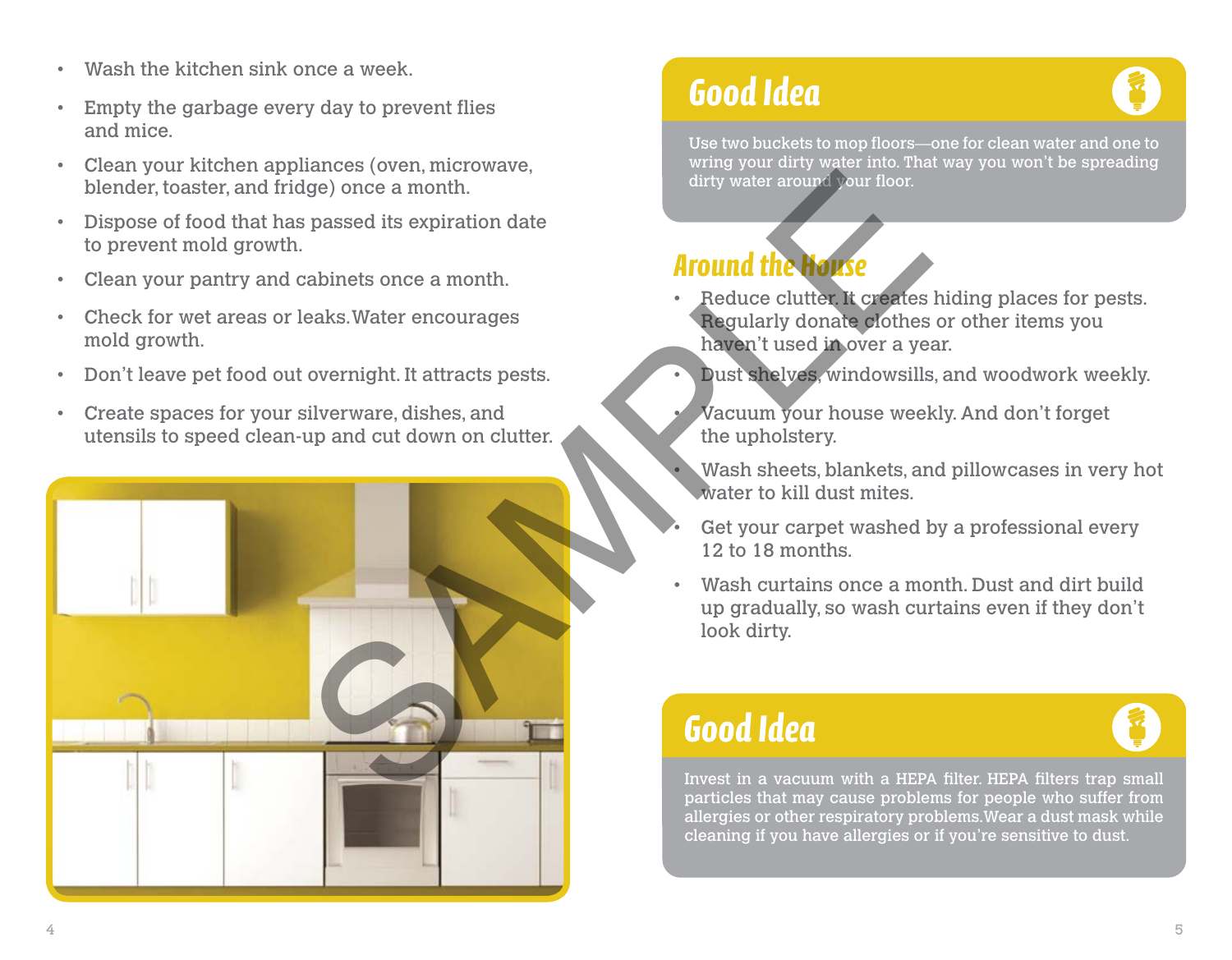

### **Pets**

You love your pet. But did you know dead skin cells from pets, called dander, attract dust mites and can trigger allergies and asthma?

- Keep pets outside as much as possible.
- Don't allow pets on the furniture.
- Vacuum and dust twice a week.

### **Cleaning Supplies**

Check for these potentially harmful cleaning products:

- $\cdot$  Bleach
- Oven cleaner
- Wood polish
- Toilet and drain cleaners.
- Shoe polish
- Glass cleaners.
- Powdered household cleaners
	- Kitchen and bathroom cleaning spray

### Here are some simple steps you can take to keep your family safe around cleaning supplies.

- Buy only what you need to do the job.
- Read and follow the directions on product labels.
- Never mix two products together unless you're sure it's safe.
- Never mix bleach and ammonia.
- Buy products in childproof containers.
- Keep hazardous products in their original containers.
- Recycle all the products that you can—for example, oil, antifreeze, and products with mercury.

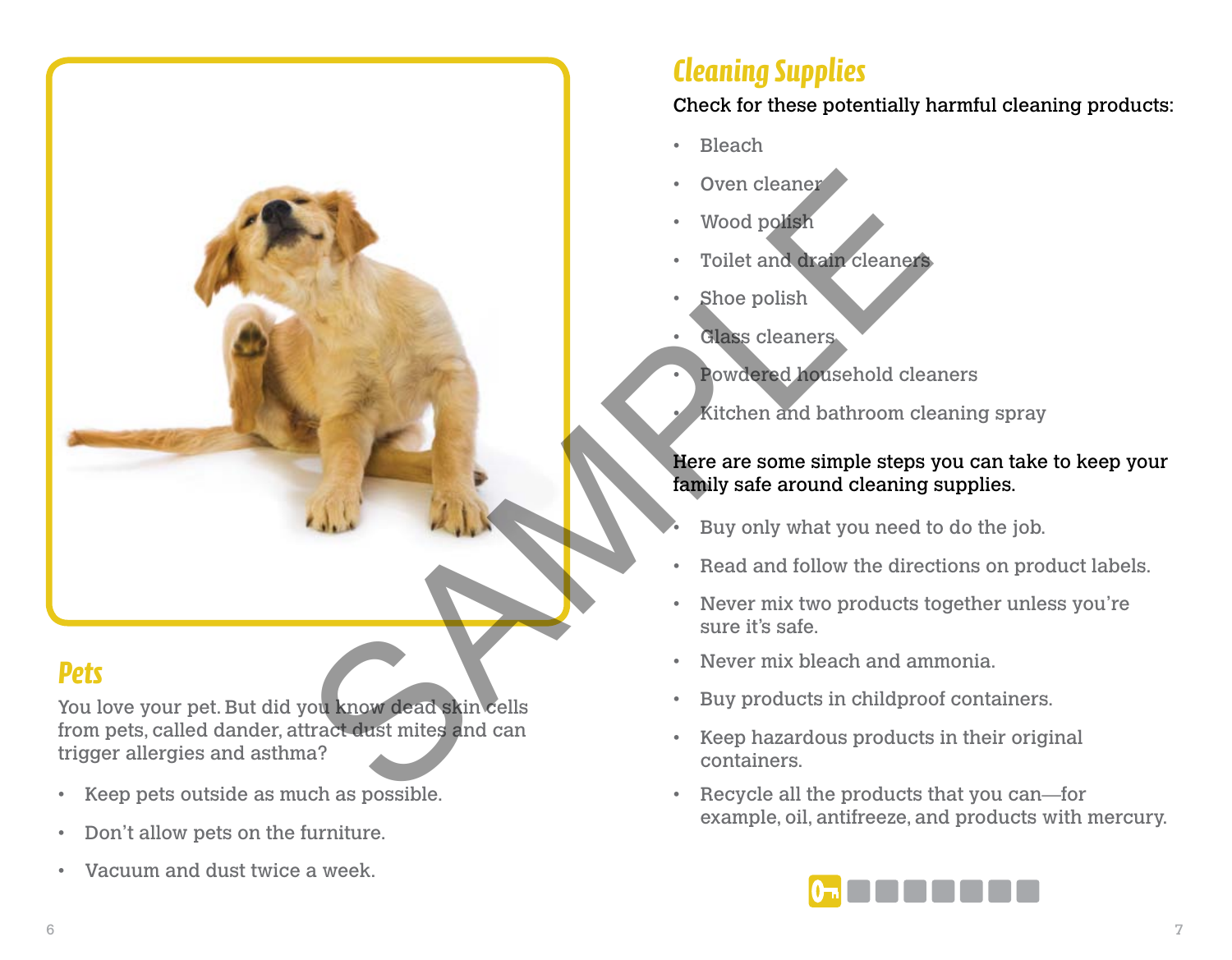

# **KEEP YOUR HOME FREE OF CONTAMINANTS**

The second key to a healthy home is keeping it free of contaminants. Contaminants are potentially harmful substances such as lead, asbestos, and carbon monoxide that can enter your home through the water supply, through the air, or even be contained in your walls.

Contact with contaminants can lead to serious health problems, including kidney and liver problems, respiratory illnesses, and even cancer. But knowing the risks and taking steps to protect your family from harmful contaminants can keep vour home safe.

### **In the Air**

Airborne contaminants are difficult to detect because they often have no color or odor. Exposure to common contaminants such as radon, carbon monoxide, and aspestos can lead to lung cancer and respiratory illness.

Radon occurs naturally in the earth and can drift into your home through the basement.

How do you detect it? Buy a radon detection kit from your local hardware store or online. What do you do if you have it? Have a contractor install basement vents to remove radon from vour house.

**Carbon monoxide** is produced when fuel is burned in a furnace or other heating system. It should be vented to the outside, but if ducts are damaged or blocked. carbon monoxide can build up in your home.

How do you detect it? Purchase carbon monoxide detectors, and place them within 15 feet of every sleeping area.

What do you do if you have it? If your carbon monoxide detector goes off, leave the house immediately and call 911.

Asbestos was used as a building material—particularly in insulation—until the 1970s. It can cause lung cancer and respiratory illnesses.

How do you detect it? If your home was built before the 1970s, there's a good chance it contains asbestos insulation.

What do you do if you have it? Leave asbestos areas undisturbed and call an asbestos removal expert.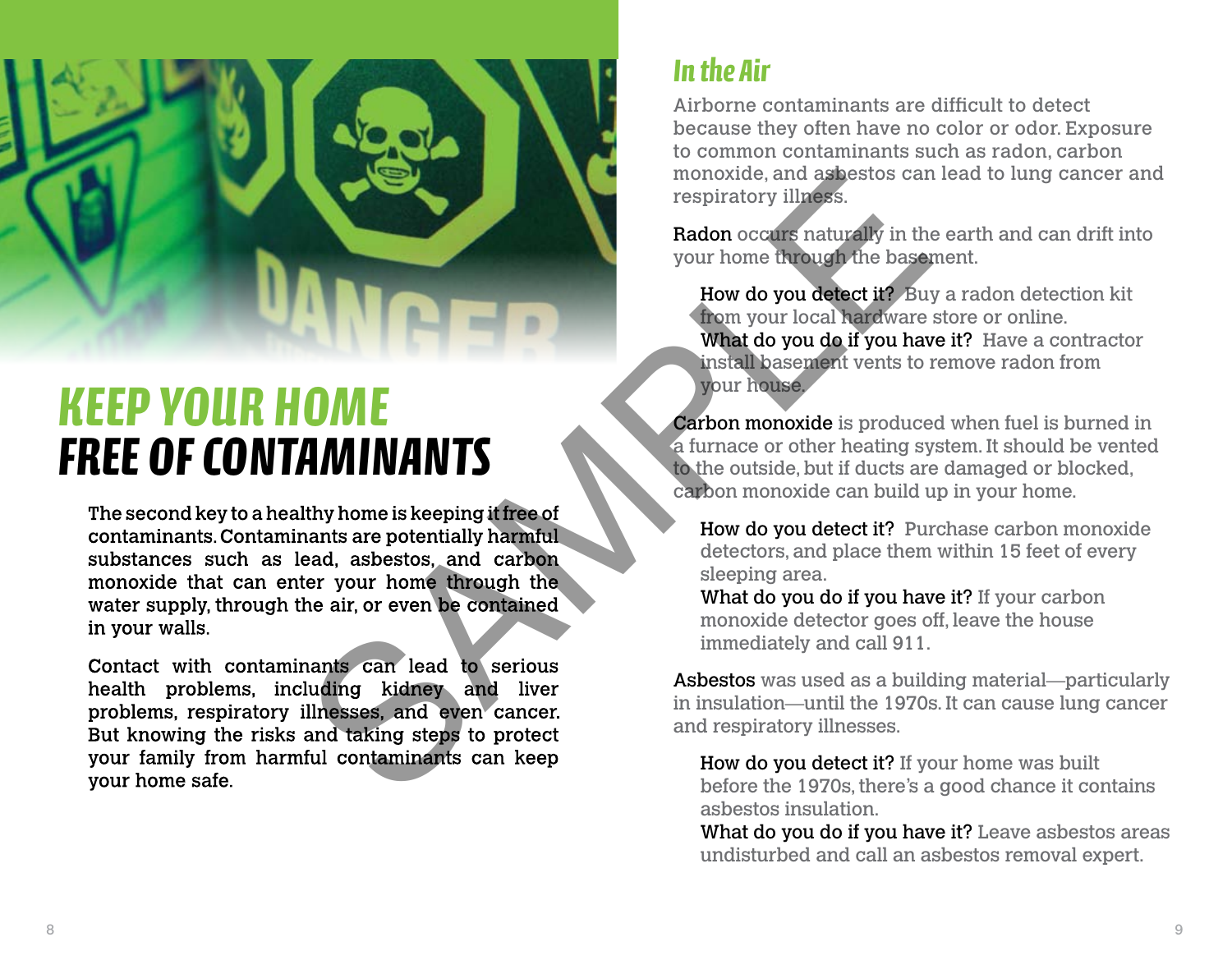

Check for these potential contaminants:

Bacteria and viruses in drinking water may cause upset stomach, diarrhea, or more serious illnesses.

Nitrate gets into water from animal and human waste and from fertilizer. In babies younger than six months, nitrate can cause a serious condition called blue baby syndrome. If your baby develops a blue or purplecolored face, see a doctor right away.

Lead and copper can get into water from your pipes. Too much lead can cause learning and behavior problems in children, as well as other illnesses. Copper can cause colic in babies and upset stomachs or diarrhea in older children and adults.

Pesticides, gas, and oil can seep into the ground and get into drinking water, causing damage to the kidneys, liver, or other organs. Some cause cancer and others can cause problems if you are pregnant.

### In the Water

Most people get their water from a public utility that purifies it before it reaches their homes. Still, your drinking water can be contaminated, potentially causing serious illnesses. If you're concerned about your water's content, request a report from your utility.

## **Good Idea**



If you have a private water supply, such as a well, don't use pesticides and don't dispose of chemical waste nearby. Get your water tested by a professional every year.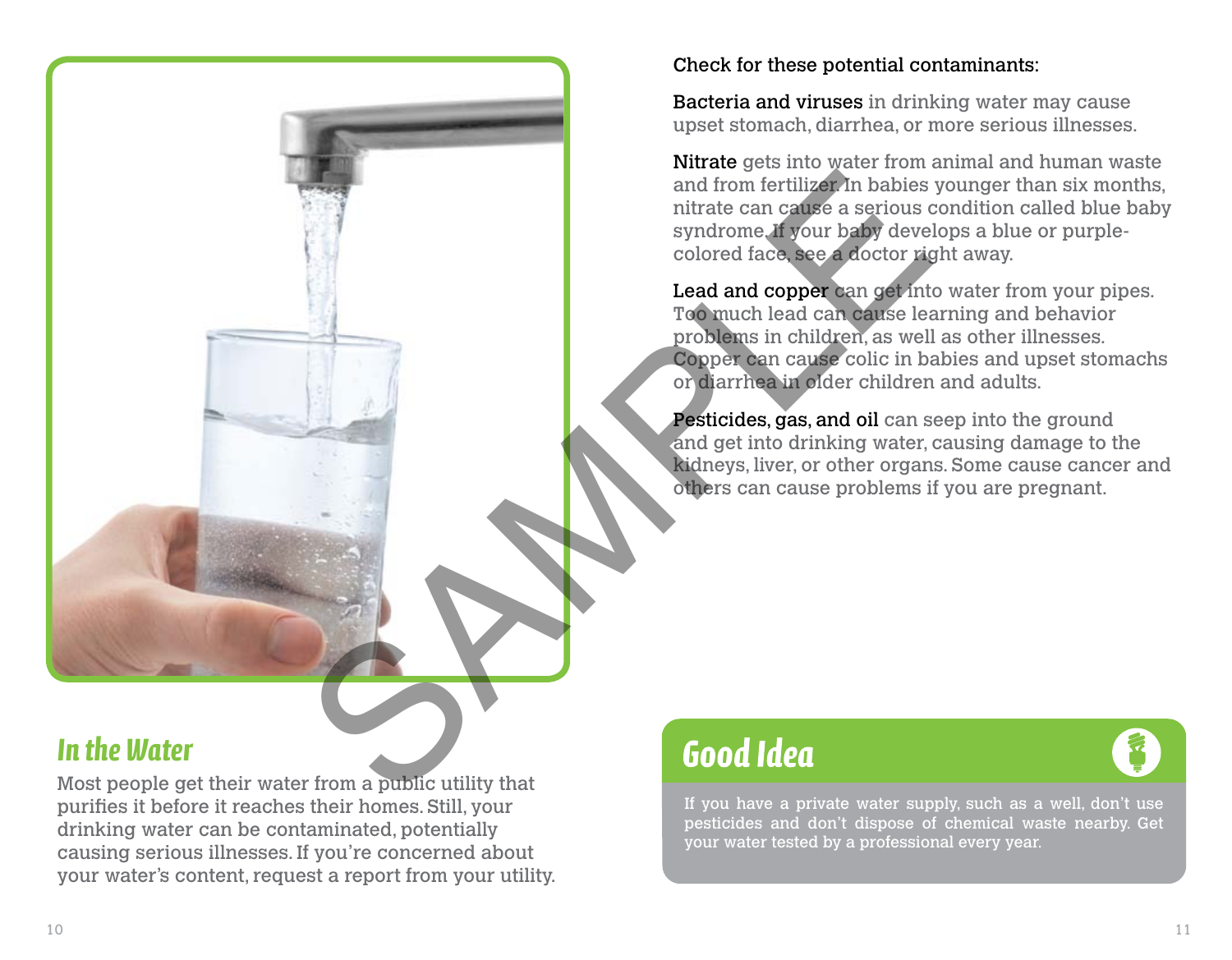### **Focus On: Lead**



Lead is an element that was often used in paint and pipes before 1978. Lead exposure can cause hearing loss, learning disabilities, and violent behavior in children. For adults, lead can cause concentration problems, high blood pressure, and reproductive problems.

If your home was built before 1978, it may contain lead paint and/or piping. Here are some simple steps you can take to keep vour family safe from lead exposure:

- Gently wipe door frames, banisters, stairs, railings, porches, fences, windowsills, and walls with a damp paper towel. Throw out the towel when you're done.
- If you're renovating your home, make sure the contractor is certified in lead-safe practices.
- Run the cold water for three minutes straight to flush out potential built-up lead. The best times to do this are in the morning or whenever you haven't used the water for several hours
- Try to minimize the disintegration of paint chips; the more they crumble, the more lead they spread around.
- Do not scrape, sand, or burn any substance you believe may contain lead-it will only disperse the lead further.

If you suspect your child may have had contact with lead, ask your doctor to test him or her for the substance.

Many hardware stores sell affordable lead test kits that you can use to check your water and paint for lead. These home test kits are useful, but it's always safest to hire a professional to test for lead in your home.

# **KEEP YOUR HOME DRY**

The third key to a healthy home is keeping it dry. Too much water in the home causes mold, structural damage, and provides optimal conditions for some pests, especially termites.

### **Around the House**

- Clean the bathroom regularly by scrubbing the toilet, tub, sink, and other fixtures.
- Make sure sinks and tubs are draining and that water is not pooling anywhere.
- Dry clothes thoroughly before folding them.  $\bullet$  .
- Run an exhaust fan while showering and cooking.
- Clean up spills and puddles immediately.  $\bullet$
- Get rid of objects that have been ruined by water.

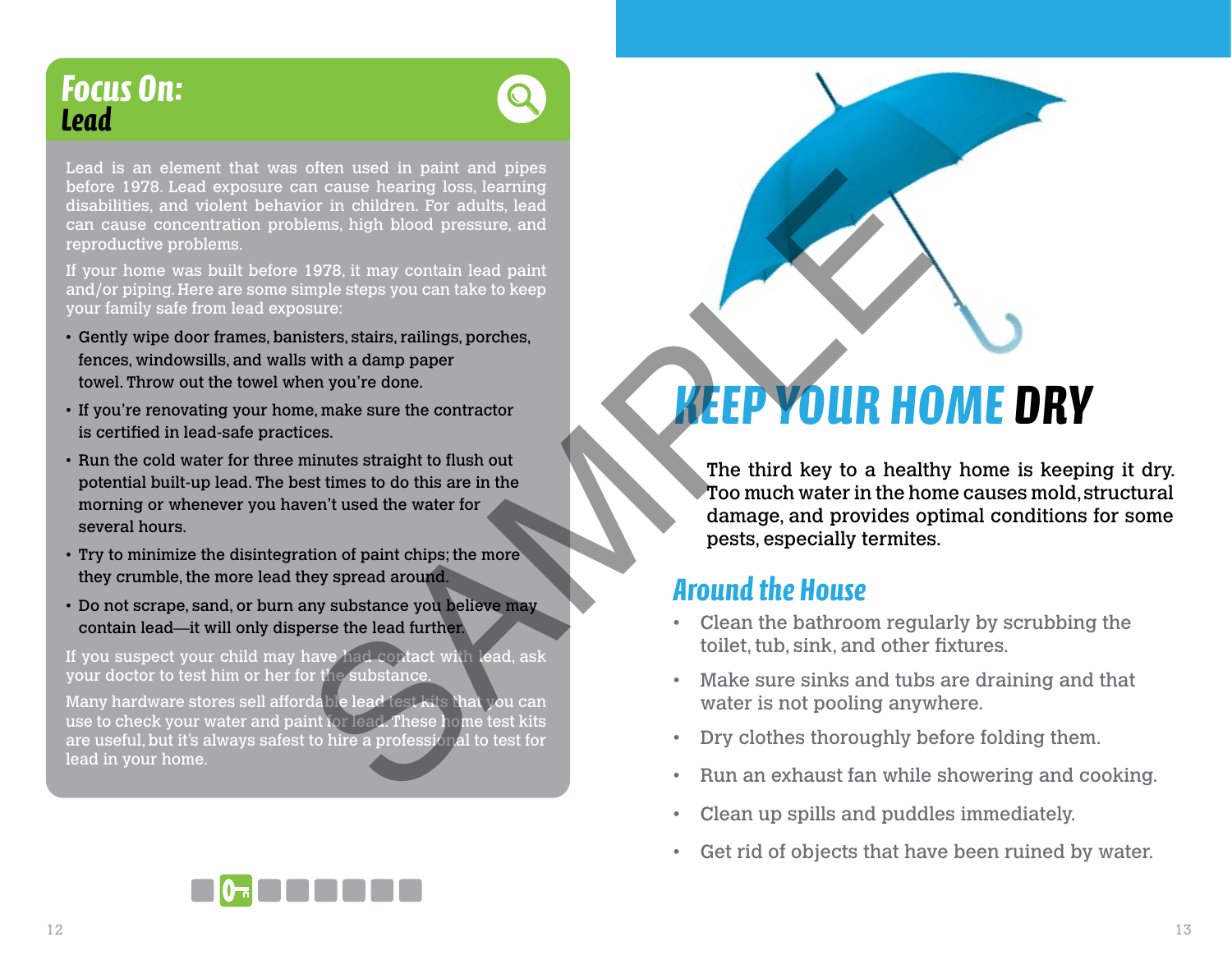### Prevention

- Unblock gutters so water is diverted away from vour house.
- Seal cracks in your home with caulk.  $\bullet$
- Fix leaky pipes immediately. Dripping water can  $\bullet$ cause serious damage over time.

### **Focus On: Mold**

Mold is the common word for a fungus on wood, food, or paper. Mold has the potential to irritate your lungs. If you have a sore throat, skin rash, difficulty breathing, or a bloody nose, you may be affected by mold.

#### Look for mold in these places:

- Wet clothes
- Basements
- Attics
- Concrete foundations
- $\cdot$  Tubs
- · Sinks
- Toilets
- Drywall, insulation, or anywhere damaged by flooding

Water comes into your house through cracks in door and window frames, or through leaks in walls, roofs, showerheads, clothes washers, and faucets. Even the respiration of your houseplants can increase humidity in your home.



### **Good Idea**



An inexpensive hygrometer, available at home improvement stores, will tell you whether the humidity in your house is at an appropriate level (30 to 55 percent). Humidity varies with the seasons, but high humidity can also be a result of roof leaks or an unvented bathroom

If you see mold growing on drywall, studs, or subflooringespecially if the area exceeds 10 square feet-you should call a professional. Find a mold removal specialist in the yellow pages under "Fire and Water Damage Restoration."

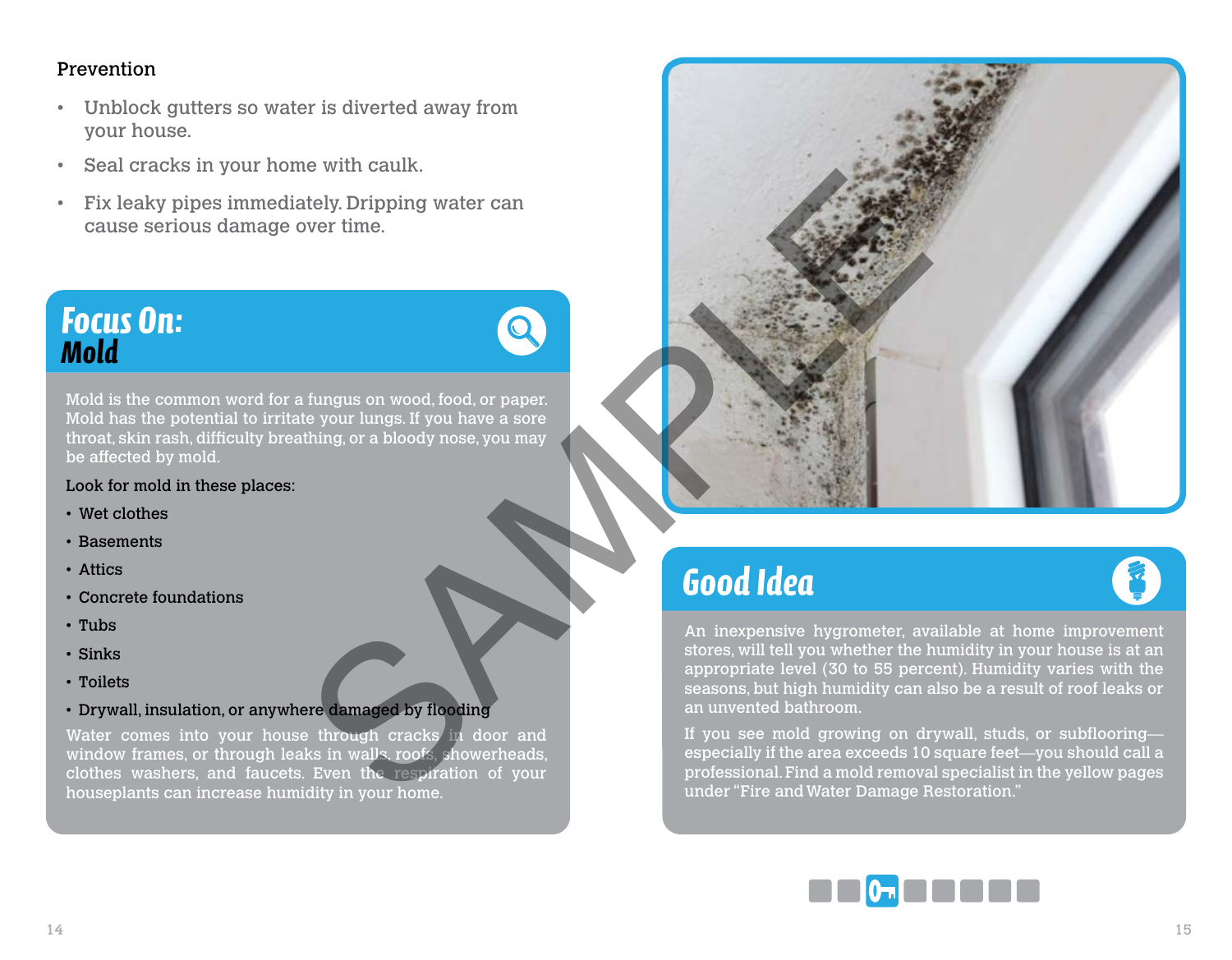

# **KEEP YOUR HOME WELL MAINTAINED**

The fourth key to a healthy home is maintenance. Maintenance ensures that the vital systems (ventilation, plumbing, waste management) in your house are in good shape and running smoothly. These systems don't necessarily require constant. daily supervision, but they do need to be checked periodically. If there's a problem, it could lead to some of the issues described earlier, such as high humidity, excessive dust, and contamination.

Over time you'll find that some simple upkeep on your home will prevent major (and potentially expensive) repairs.

## **Inside the House**

- Regularly remove garbage and materials for  $\bullet$  . recycling from your home.
- Check for leaks. Examine pipes under sinks and in the basement. Check your refrigerator, boiler, water meter, dishwasher, and washing machine hoses as well. If you see any leaks, repair them immediately, before mold has a chance to grow.
- Clean and empty humidifiers and dehumidifiers. Always follow the manufacturer's instructions.
- Check the flues and vents of your heating system to ensure they're connected correctly. If not, carbon monoxide could build up inside your home.
- Look for blocked vents, which make your heating system work harder, costing you monev.

### **Focus On: Air Conditioners**

Even if your air conditioner appears to be running well, regular maintenance is important. It prevents the spread of dirt and dust, and ensures the air conditioner is trapping moisture and keeping humidity low.

- Clean your air conditioner's filter regularly.
- · Clean your air conditioner's coils.
- Repair bent fins on the coils.
- Check the seal between a room air conditioner and the window. It should be tight to prevent air leaks.
- Remove or cover a window air conditioner during seasons when it's not in use so dirt doesn't build up inside it.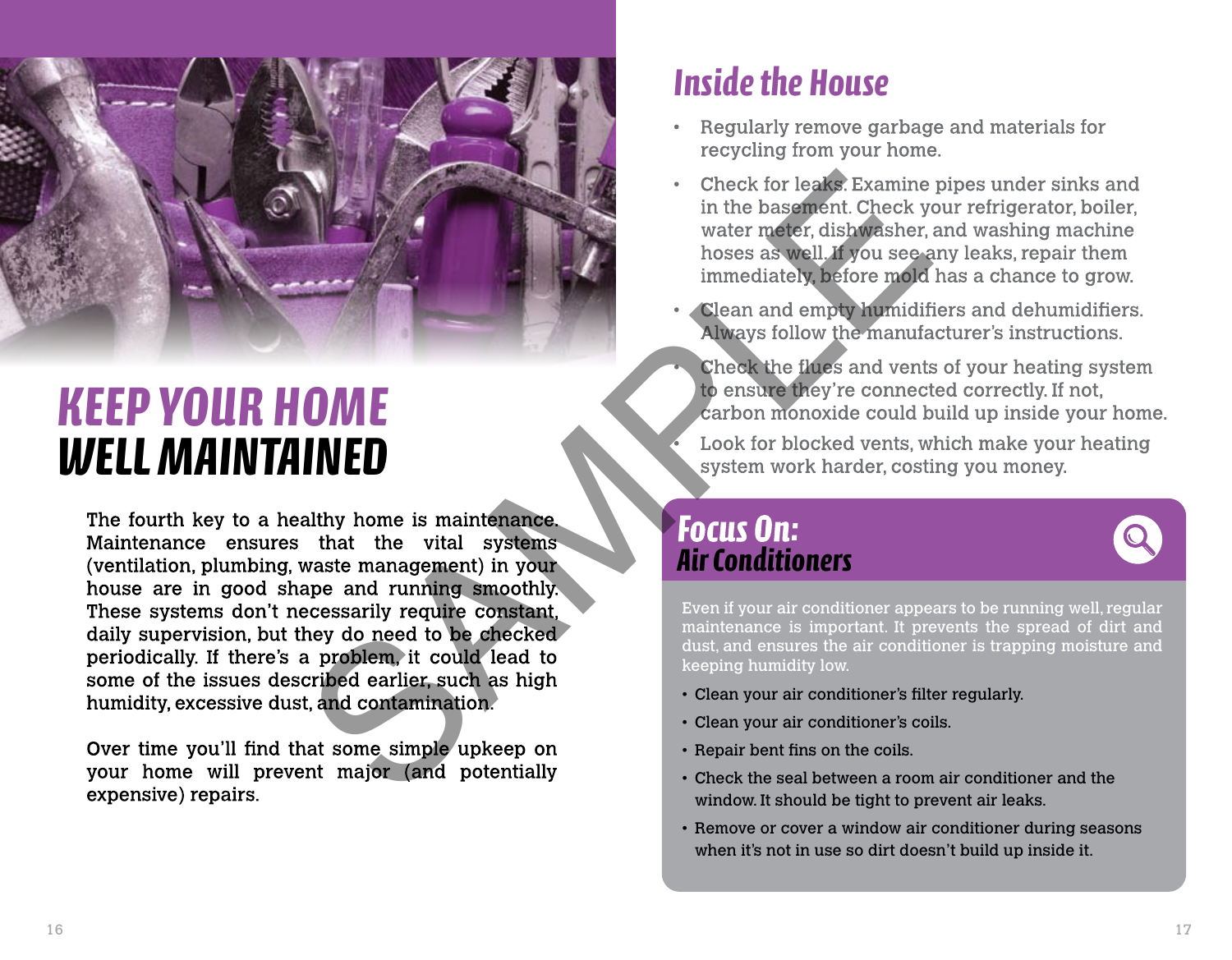## **Good Idea**

Once a year, have a professional examine your heating and central air-conditioning system, as well as your oven and range. Minor repairs now could save you lots of money down the road.

### **Outside the House**

The exterior of your home and your yard may seem like an intimidating area to maintain. But simple, routine maintenance will keep your home safe and prevent costly problems. Solution of the state of the state of the priorite and the state of the state of the state of the state of the state of the state of the state of the state of the state of the state of the state of the state of the state o

- Make sure your siding is painted, cleaned, and undamaged so it continues to protect your house from moisture.
- Replace worn and damaged roof shingles to prevent water from getting inside.
- If you use well water, have the quality of the water checked once a year.
- If you have a septic system, have a professional inspect it once every three years.
- Clean and unblock your dryer vent twice a year.
- · Repair broken windows as soon as possible.
- Look for peeling paint, as it can contribute to poor air quality in the house and possibly bring in lead.
- Check the caulking around door and window frames, and repair it when necessary.



### **In Your Yard**

In addition to keeping your yard mowed, weeded, and in general good condition, there are a few simple steps you can take to keep it safe and well maintained.

### Twice a year:

- Check for and remove objects in the vard that would cause tripping or hurt someone, especially anything with sharp edges.
- Check for signs of rodents, bats, and termites.
- Clean gutters and downspouts.

Use chemical pesticides and fertilizers sparingly in your yard, as they can be harmful to people. Better yet, use low-toxicity, biodegradable products.

Making roof repairs may seem like a big job, but letting minor damage spread can lead to even more expensive structural damage and serious mold problems.

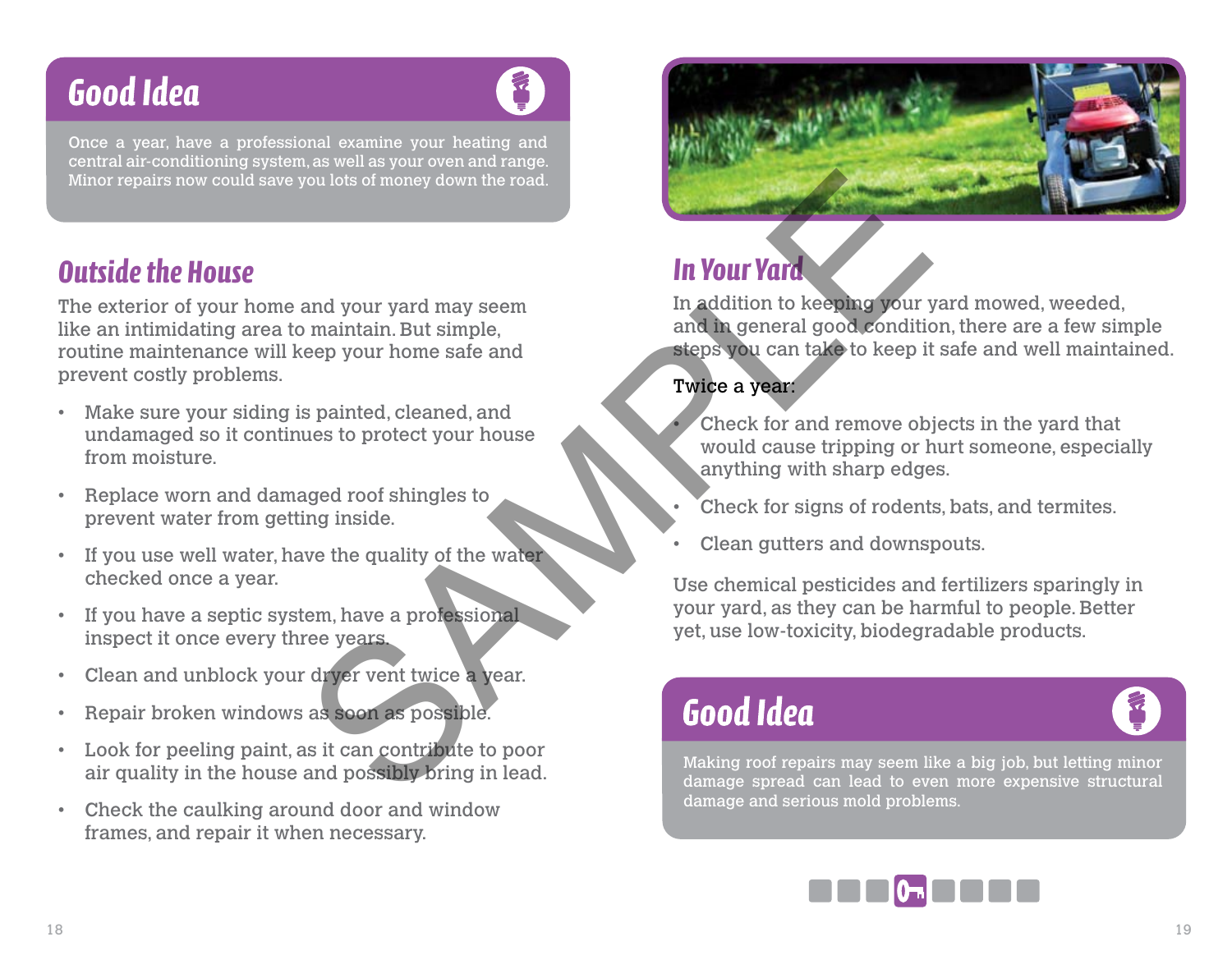

# **KEEP YOUR HOME**

### **Rodents**

Mice and rats can carry diseases, such as rat bite fever-a bacterial infection caused by mouse and rat bites—and hantavirus, which is carried through mouse and rat waste and can be inhaled by humans.



### Look for these signs of rodents in your house:

- Gnawed wood or electrical cords
	- Droppings
	- Nests
- Scampering noises

### The best way to keep rodents out is to keep a clean and clutter-free house. In addition, try these steps:

- Seal exterior gaps with mortar.
- Install weather-stripping at the bottom of basement and garage doors.
- Eliminate all water and food sources around the house, including bird feeders and pet dishes.
- Keep all food (pet and human) in airtight plastic, glass, or steel containers.
- Get a house cat. A cat can help with mice but not rats.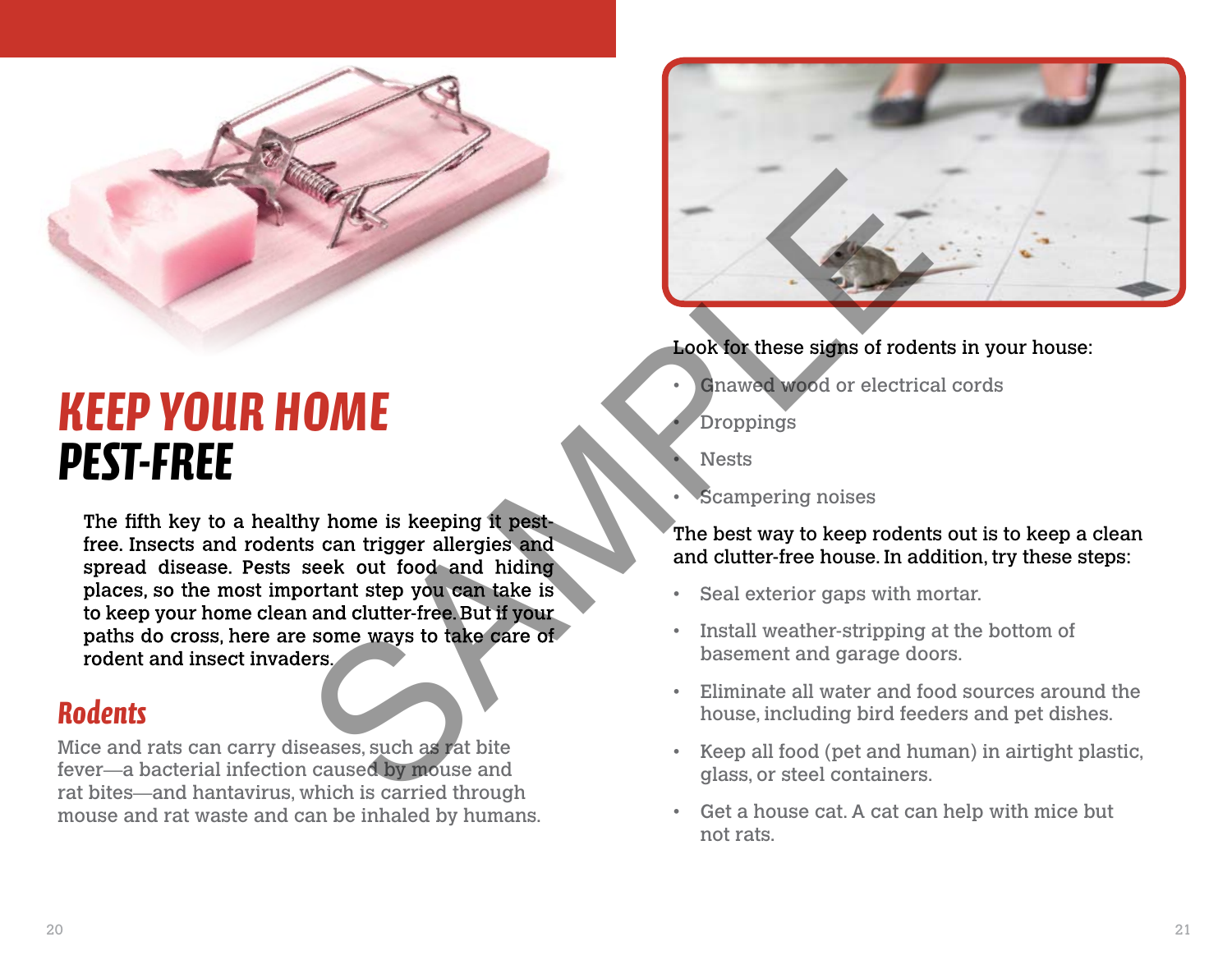## **Good Idea**



Rodent traps can help eliminate an infestation in your home. Set traps at night and check them regularly Otherwise animals could learn to avoid the traps when they see other animals caught in them.

### **Insects**

The most common insects you'll encounter in your home are dust mites, cockroaches, and fleas and ticks.

Dust mites are too small to see without a microscope. They eat skin cells shed by people, and they thrive in warm, humid environments. Many people suffer from dust mite allergies, which are similar to hay fever.

What can you do? In most homes, bedding, upholstered furniture, and carpeting provide an ideal environment for dust mites. Clean and dust these areas regularly.

Cockroaches are unseemly and their droppings can be harmful to people with asthma.

What can you do? Eliminate their food source, and cockroaches will go away. Clean up food spills immediately and put away all food. When using bait traps, put them in corners and against walls, where cockroaches are likely to travel

Fleas and ticks are carried into the house by pets and on clothing.

What can you do? Control fleas by washing bedding often, shampooing pets, vacuuming floors, and using flea combs and traps.



### **Focus On:** Pesticides



Chemical pesticides can help control insect and rodent problems when used properly, but they can also be harmful to people. Children are especially at risk because they may not know the dangers of bug sprays, flea collars, rat poison, and other pesticides.

Here are some tips to stay safe around pesticides:

- Always read the instructions.
- Be extra careful when using airborne pesticides such as sprays and flea bombs.
- Keep pesticides stored out of reach of children, and don't put traps or poisons where kids might find them.
- Always wash your hands after handling hazardous products.

If you cannot handle an infestation on your own, call an exterminator

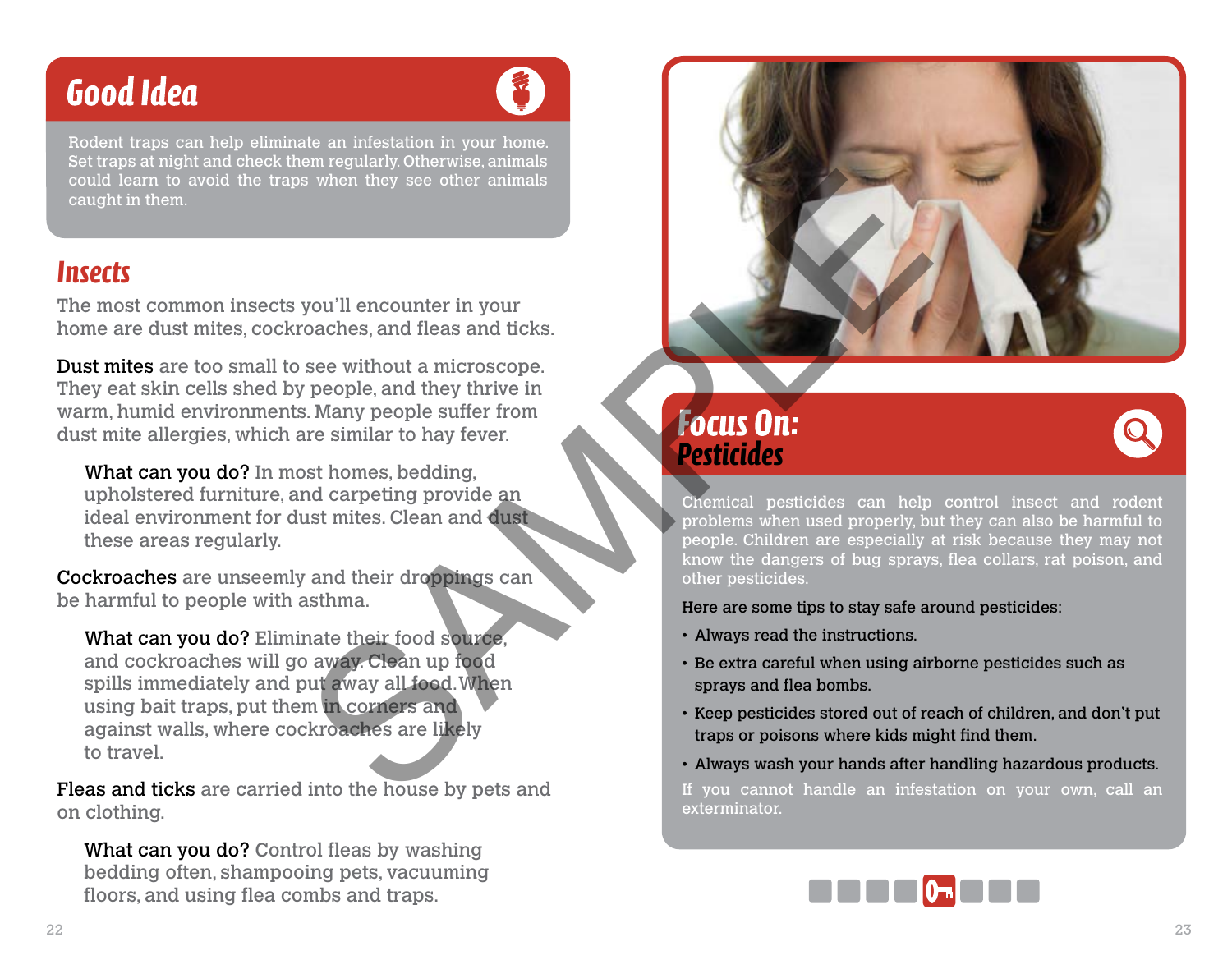## **KEEP YOUR HOME SAFE**

The sixth key to a healthy home is keeping it safe. Being aware of the most common dangers around your home can keep you and your family safe.

### Fire

- Install smoke detectors on every floor of  $\bullet$ vour home.
- Plan two escape routes from your home in the  $\bullet$ event of a fire. Make sure all family members know the routes.
- Make sure all family members know emergency  $\bullet$ mumbers
- Set a timer when you cook so you don't forget the stove or oven is on.
- Keep curtains far away from stovetop burners.  $\bullet$  .
- Keep a fire extinguisher in the house.
- Keep space heaters away from walls, and don't leave them on when you're sleeping.
- Have your furnace checked regularly by a  $\bullet$  . professional.
- Don't smoke in bed.
- Make sure heat-producing appliances such as curling irons and blow dryers are cool before you put them away.
- Check electrical cords. They shouldn't be warm while in use.

### **Focus On: Falls**



Slips and falls are potentially dangerous to everyone, but preventing falls is especially important for older adults because even a slight fall can cause broken bones or more serious injury. Here are some ways to make your house "fall-free":

- Keep your home well lit.
- Use nonskid mats under your rugs.
- Take care when you're carrying something that blocks your view.
- Repair broken steps.
- Make sure steps are even in height.
- · Secure all railings and banisters.
- Put a nonslip floor or mat in the tub.
- . Install a grab bar in the tub and near the toilet.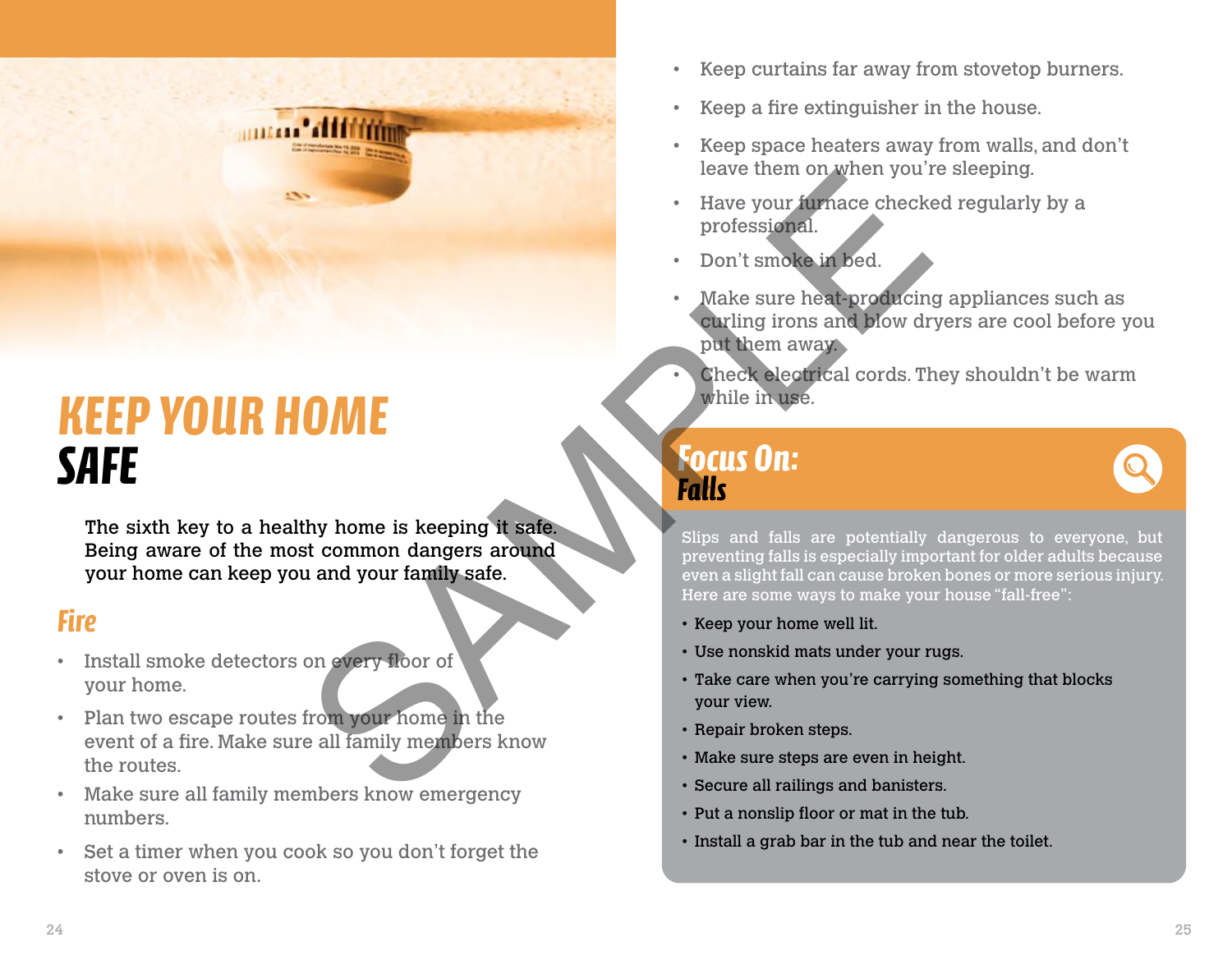### **Firearms**

- Keep firearms in a locked cabinet.  $\bullet$
- Keep ammunition and firearms in separate  $\bullet$ locations.
- Keep trigger safety locks on at all times.  $\bullet$

### **Choking and Suffocation**

The home can be an especially perilous environment for young children because they aren't fully aware of potential dangers.

Children are at much greater risk than adults for choking and suffocation. Watch children carefully, and keep them from putting objects in their mouths. Also:

- Avoid clothing or decorations with ribbons or  $\bullet$ strings, which are choking hazards.
- Don't leave babies older than five months alone  $\bullet$ with dangling crib toys; they can push themselves. up and get tangled in them.
- Pick up coins and marbles off the floor and  $\bullet$ anywhere children can reach them.
- Keep balloons and plastic bags away from infants.  $\bullet$
- Don't give children popcorn or hard candy; it can  $\bullet$ easily get stuck in their throats.

## **Good Idea**





### **Swimming Pools**

- Don't leave children alone around a pool.
- If a child goes missing in your home, check the pool first.
- Build a fence around your pool, and make sure young children can't reach the latch.
- Don't allow food or chewing gum around the pool.
- Consider buying an alarm that sounds when  $\bullet$ children (or others) are in the pool or pool area.

### **Poisoning**

- Keep pesticides and household cleaners out of the  $\bullet$  . reach of children.
- Dispose of all unused household chemicals rather than storing them in your home.
- Wash your hands after using pesticides or household chemicals.

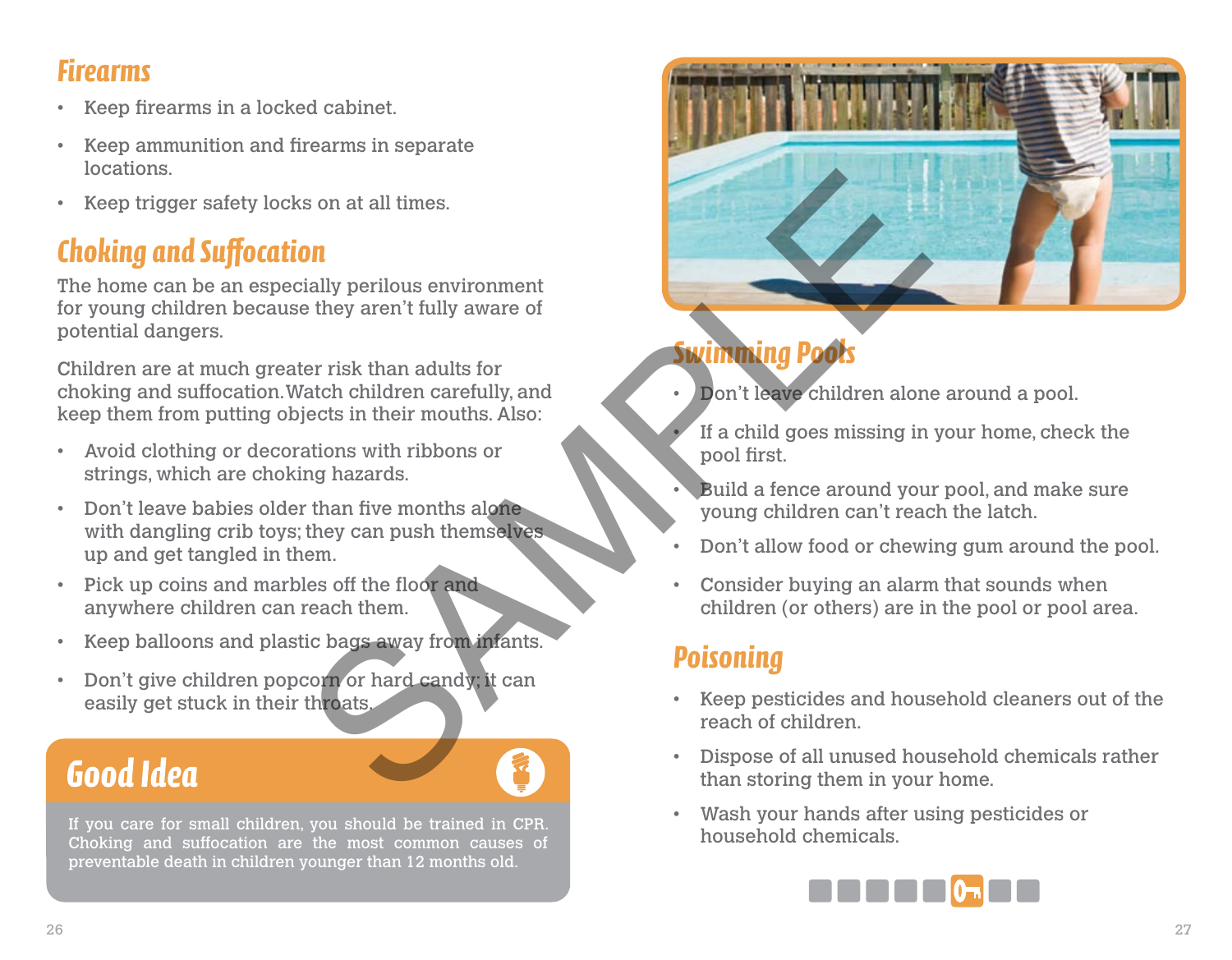

# **KEEP YOUR HOME WELL VENTILATED**

The seventh key to a healthy home is ventilation. Ventilation is important because it helps expel dust and lingering odors, such as those from household chemicals and pesticides, and keeps your home dry and mold-free

### In the Home

- When you take a shower, run the fan to remove moisture.
- While cooking, run an exhaust fan to dispel steam  $\bullet$ and cooking fumes.
- When weather permits, open up your windows and  $\bullet$ let air out of your home naturally.

Many household products release volatile organic compounds (VOCs) that can cause respiratory problems. VOCs such as formaldehyde can be found in carpets, paints, cleaning products, and furnishings. One of the best ways to reduce your exposure to VOCs is by making sure your home has adequate ventilation.

- When painting inside your home, open the windows for fresh air.
- If you install new carpeting or furniture, air out the  $\bullet$ rooms with fans before moving back in.
- Use extra ventilation when cleaning or using glues or permanent markers.

### **Good Idea**



Exhaust fans and ventilation systems should vent air to the outside, not to another location in the house.

### **Focus On: Whole House Ventilation**

Almost all homes have spot ventilation systems for the kitchen and bathroom. If your home feels humid and stagnant and odors linger, consider a whole house mechanical ventilation system. It supplies fresh air to your entire home and reduces the concentration of contaminants.

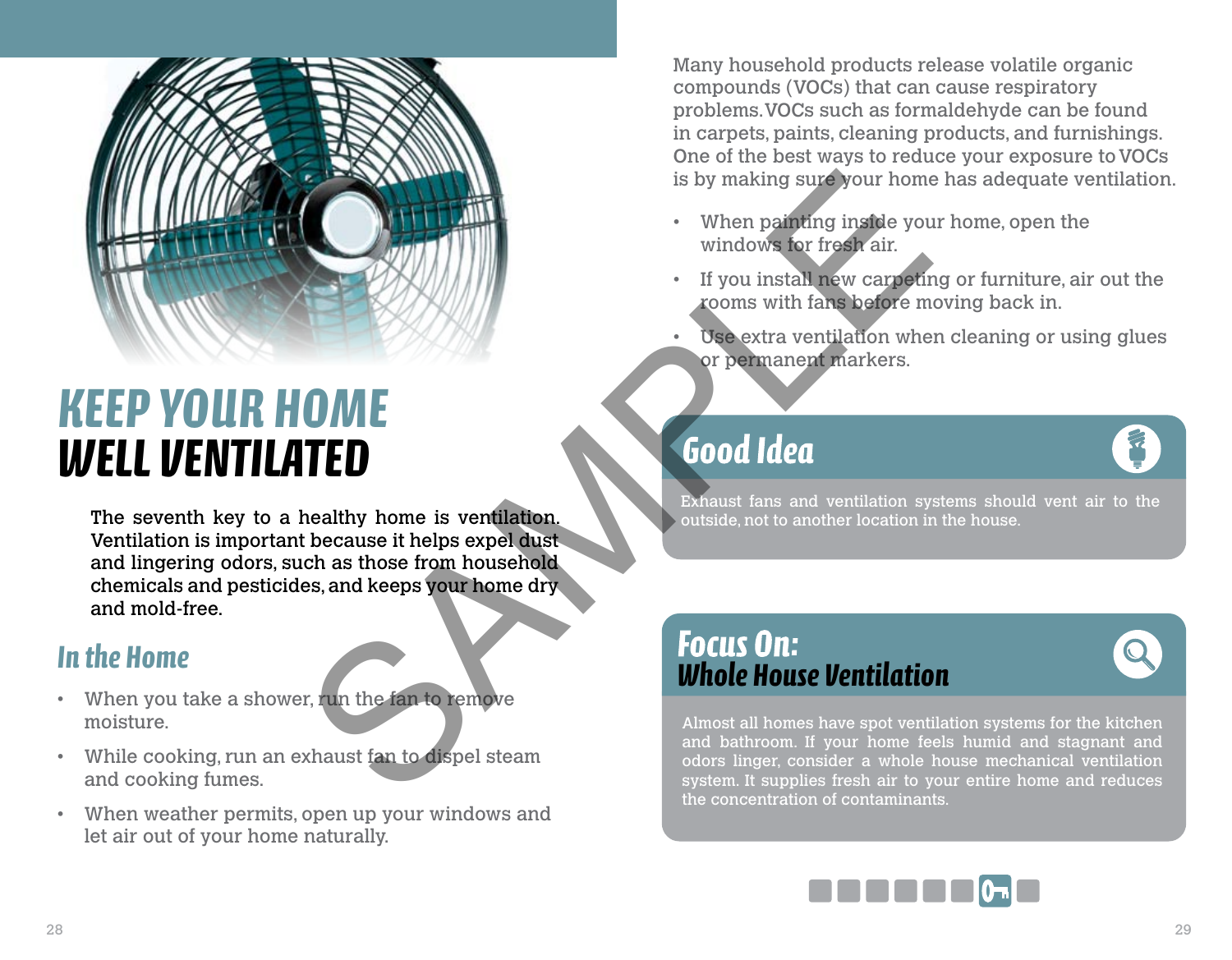# **KEEP YOUR HOME EFFICIENT**

The final key to a healthy home is efficiency. Having an energy-efficient, thermally controlled home can help keep your family comfortable and healthy. Extreme temperatures and drafts can lead to health problems. Maintaining an efficient home will help you save on your monthly bills too.

### **Energy Efficiency**

- Maintain your home's heating and cooling systems.  $\bullet$ Have a technician inspect and tune up your furnace so that it runs well.
- When purchasing new appliances, opt for Energy  $\bullet$ Star models. They use less energy.
- When you're not using it, turn it off. Whether it's the  $\bullet$ lights, the computer, or another electronic device, remember to turn it off when you leave the room. Also, unplug chargers when they are not in use.

### **Thermal Control**

It's important to be able to control the temperature of your home and prevent it from getting too hot or too cold. Here are some ways to keep the temperature just right.

- Use a programmable thermostat to adjust your  $\bullet$  . home's temperature automatically and efficiently. Make a schedule, then program the thermostat to set different temperatures when you are home and away.
- Insulate your home. Proper insulation, weatherstripping, and caulk can help prevent air from escaping your home, keeping it at a consistent temperature and free of drafts.

### Good Idea

Schedule a home energy audit or energy assessment. This will tell you how much energy your home consumes and will help you identify ways to make it more energy efficient. The auditor will walk you through the steps to retrofit your home for both efficiency and comfort.